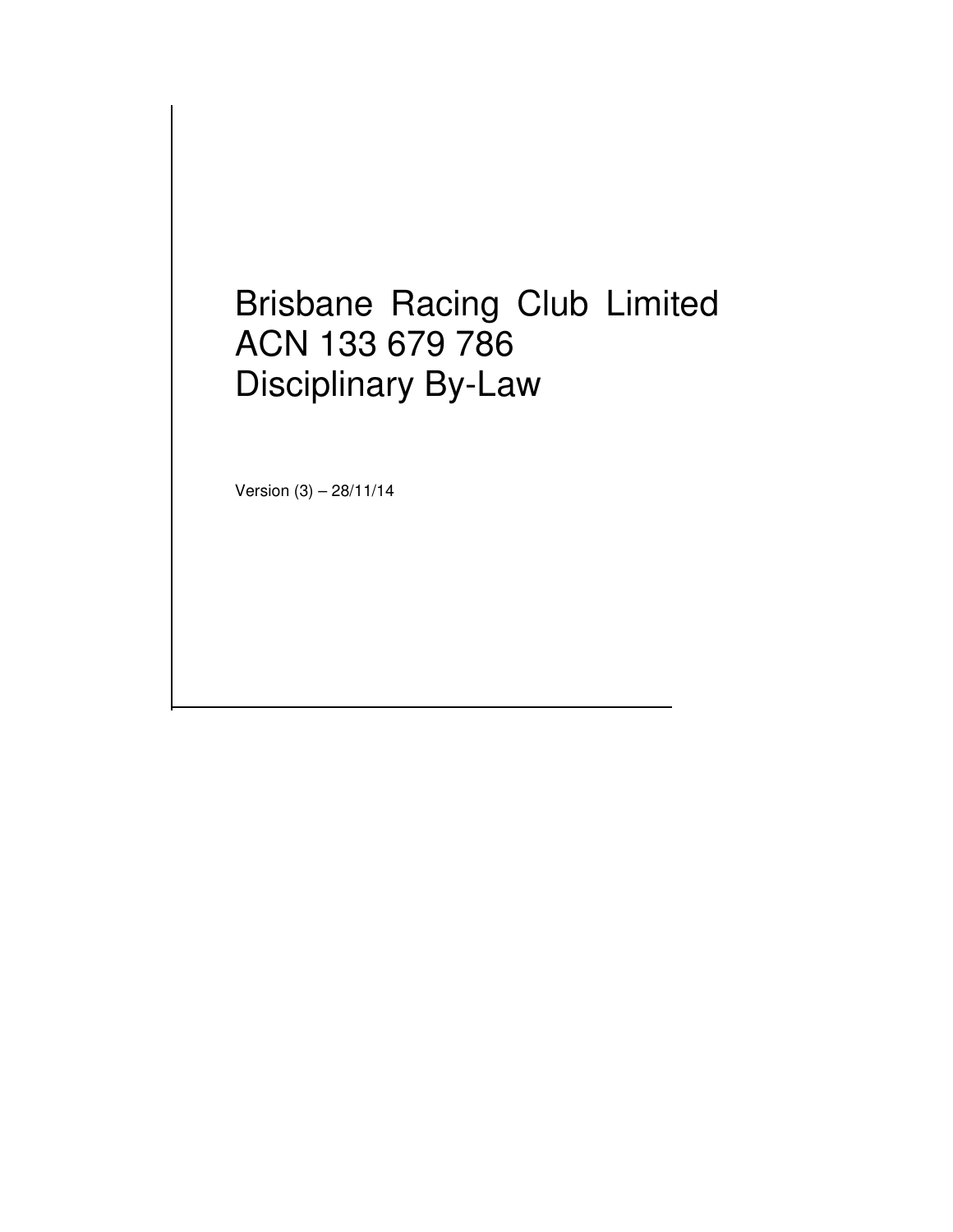# **DISCIPLINARY BY-LAW**

In accordance with the Constitution of Brisbane Racing Club Limited this By-Law is adopted by the Board of Directors (the Board).

In this By-law the Brisbane Racing Club shall be referred to as "BRC".

#### 1 **ESTABLISHMENT OF DISCIPLINARY PANEL**

1.1 The Board may establish a Disciplinary Panel as required to deal with all disciplinary actions against Members of BRC ("Members").

## 2 **COMPOSITION OF DISCIPLINARY PANEL**

- 2.1 A Disciplinary Panel of up to a maximum of six (6) persons may be appointed by the Board for the purpose of hearing disciplinary actions and other matters under this By-Law. The Board shall also appoint a member of the Disciplinary Panel to act as the Chairperson. The Chairperson shall be a Lawyer or retired lawyer. Three (3) members of the Disciplinary Panel shall normally hear a matter but in an emergency two (2) members of the Disciplinary Panel shall constitute a quorum.
- 2.2 No member of the Board shall be appointed to the Disciplinary Panel.
- 2.3 A person that has been directly involved in or affected by the matter in dispute, or where a conflict of interest would otherwise arise, shall not be eligible to be a member of the Disciplinary Panel.

# **DISCIPLINARY BY-LAW FOR DEALING WITH MEMBERS**

## 3 **NOTICE OF ALLEGED BREACH**

- 3.1 Where the Board is advised or considers that a Member has allegedly:
	- (a) intentionally breached, failed, refused or neglected to comply with a provision of the Constitution, By-Laws or any resolution or determination of the Board or any other duly authorised committee which is not of a trivial nature;
	- (b) breached any Code of Conduct;
	- (c) acted in a manner prejudicial to the objects and interests of BRC;
	- (d) brought BRC or the thoroughbred horse racing into disrepute.

The Board shall determine to:

- (e) dismiss the matter; or
- $(f)$  refer the matter to the Disciplinary Panel pursuant to clause 4;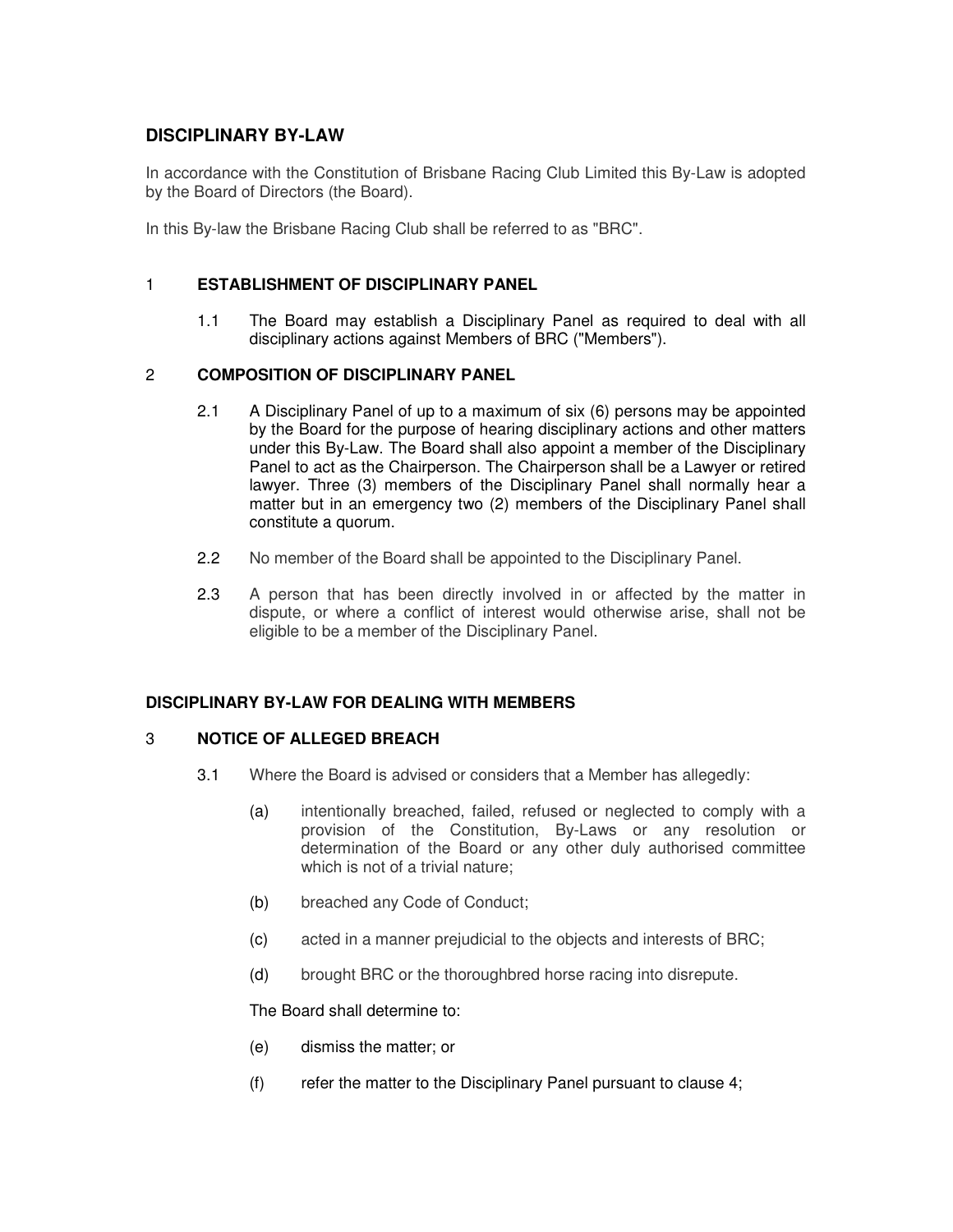#### 4 **DISCIPLINARY PANEL PROCESSES RE MEMBERS**

- 4.1 The Board may refer the matter to a Disciplinary Panel and nominate a Chairperson of the Disciplinary Panel in accordance with Rule 2 of this By-Law.
- 4.2 The CEO of BRC shall, as soon as practicable following the appointment of a Disciplinary Panel, serve on the Member a notice in writing:
	- 4.2.1 setting out the particulars of the alleged breach by the Member;
	- 4.2.2 stating that the Member or their representative may address the Disciplinary Panel at a hearing to be held not earlier than 7 days and not later than 28 days after service of the notice (Where a Member brings a representative the Member must also appear);
	- 4.2.3 stating the date, place and time of that hearing;
	- 4.2.4 informing the Member that the Member may do one or more of the following:
		- 4.2.4.1 attend the hearing;
		- 4.2.4.2 give the Disciplinary Panel, before the date of that hearing, a written statement regarding the alleged breach.
	- 4.2.5 informing the Member that if the Member does not attend the hearing and/or provide a written statement prior to the hearing, the hearing will proceed and the matter will be determined in the Member's absence.
	- 4.2.6 informing the member that he/she is hereby suspended pending the outcome of the disciplinary hearing. The details of this notice of suspension will include that the member cannot attend any venue controlled by the BRC while awaiting the outcome of the disciplinary hearing (subject to clause 4.2.4 & 4.2.8):
	- 4.2.7 if the hearing is to be held at a BRC controlled location, the member will be able to attend that meeting as specified in 4.2.4.
- 4.3 Despite Rule 4.2.6 of this By-Law, the hearing may be held at any other time that the Chairperson of the Disciplinary Panel and the Member agree.
- 4.4 At a hearing of the Disciplinary Panel, the Disciplinary Panel shall:
	- 4.4.1 give the Member every opportunity to be heard;
	- 4.4.2 give other aggrieved parties and any witnesses the right to be heard, present evidence or submit a written statement;
	- 4.4.3 give due consideration to any written statement submitted by the Member; and
	- 4.4.4 by resolution determine whether the alleged breach occurred.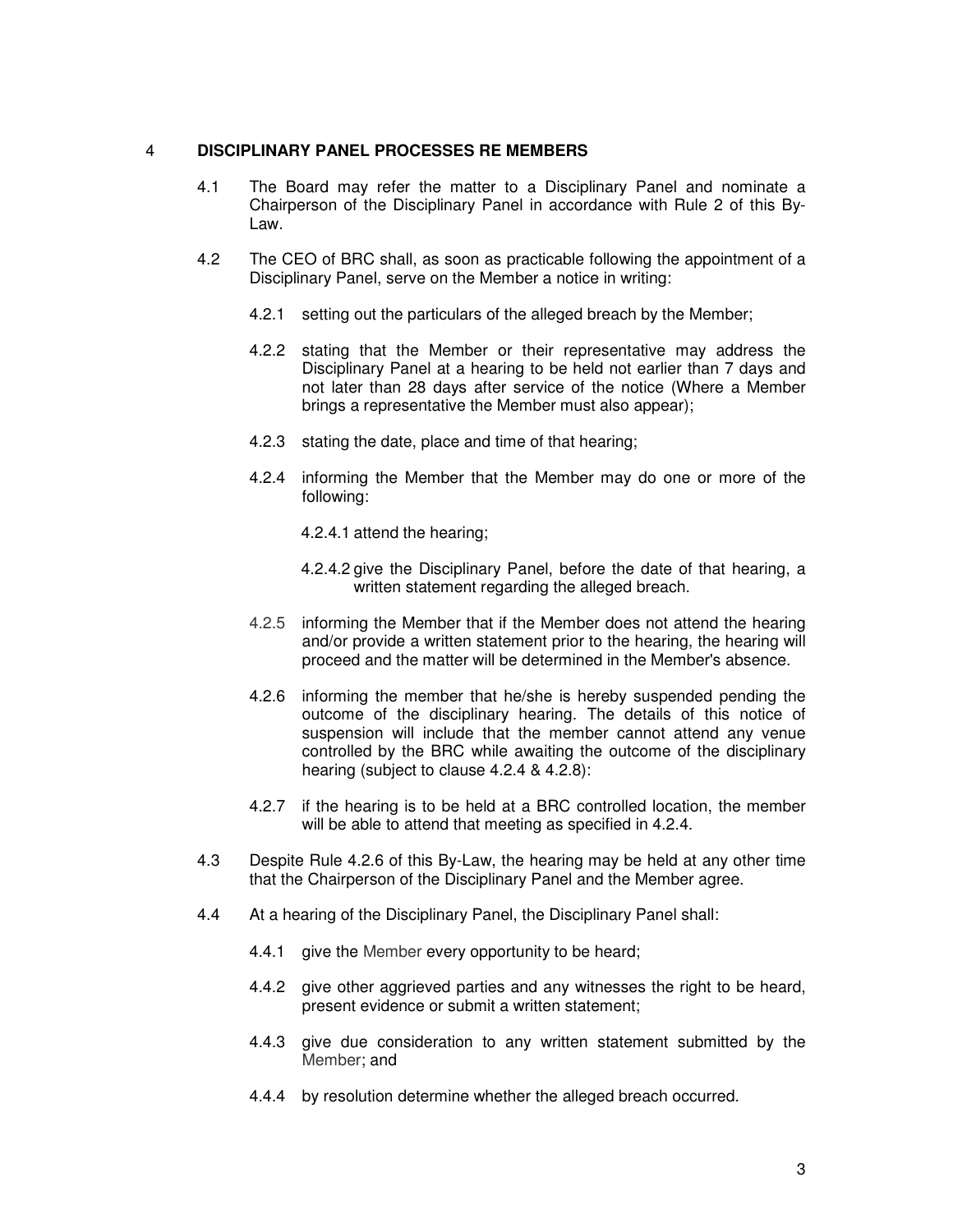- 4.5 BRC and the Member shall be entitled to any representation (legal or otherwise) at the hearing.
- 4.6 The Disciplinary Panel shall hear and determine the alleged breach in whatever manner it considers appropriate in the circumstances (including by way of teleconference, video conference or otherwise) and shall determine what evidence shall be admissible at the hearing, provided that it does so in accordance with the principles of natural justice.
- 4.7 The Disciplinary Panel will make its decision immediately following the conclusion of the hearing if possible, but otherwise it shall inform the Member and the CEO of its decision within seven (7) days of the hearing.
- 4.8 If the Disciplinary Panel considers that the alleged breach did not occur, the matter shall be dismissed.
- 4.9 If the Disciplinary Panel considers that the alleged breach occurred, it may impose any one or more of the penalties set out in Rule 5 of this By-Law.
- 4.10 The Disciplinary Panel shall not be required to but may provide reasons for its decision.
- 4.11 Each party shall be responsible for their own costs associated with the Disciplinary Panel hearing. The Disciplinary Panel has no power to award costs to a party.

#### 5 **PENALTIES**

- 5.1 If the Disciplinary Panel considers that the alleged breach occurred, the Disciplinary Panel may impose any one or more of the following penalties:
	- 5.1.1 impose a warning;
	- 5.1.2 direct the Member to make a verbal or written apology;
	- 5.1.3 where there has been damage to property, direct that the Member pay restitution to the relevant person or organisation that controls or has possession of the damaged property;
	- 5.1.4 withdrawal of any awards, placings, records or achievements bestowed upon the Member;
	- 5.1.5 direct that any rights, privileges and benefits provided to the Member by BRC be suspended for a specified period and/or terminated;
	- 5.1.6 reprimand the Member;
	- 5.1.7 suspend the Member from membership for a specified period;
	- 5.1.8 expel the Member from membership;
	- 5.1.9 impose a suspended penalty;